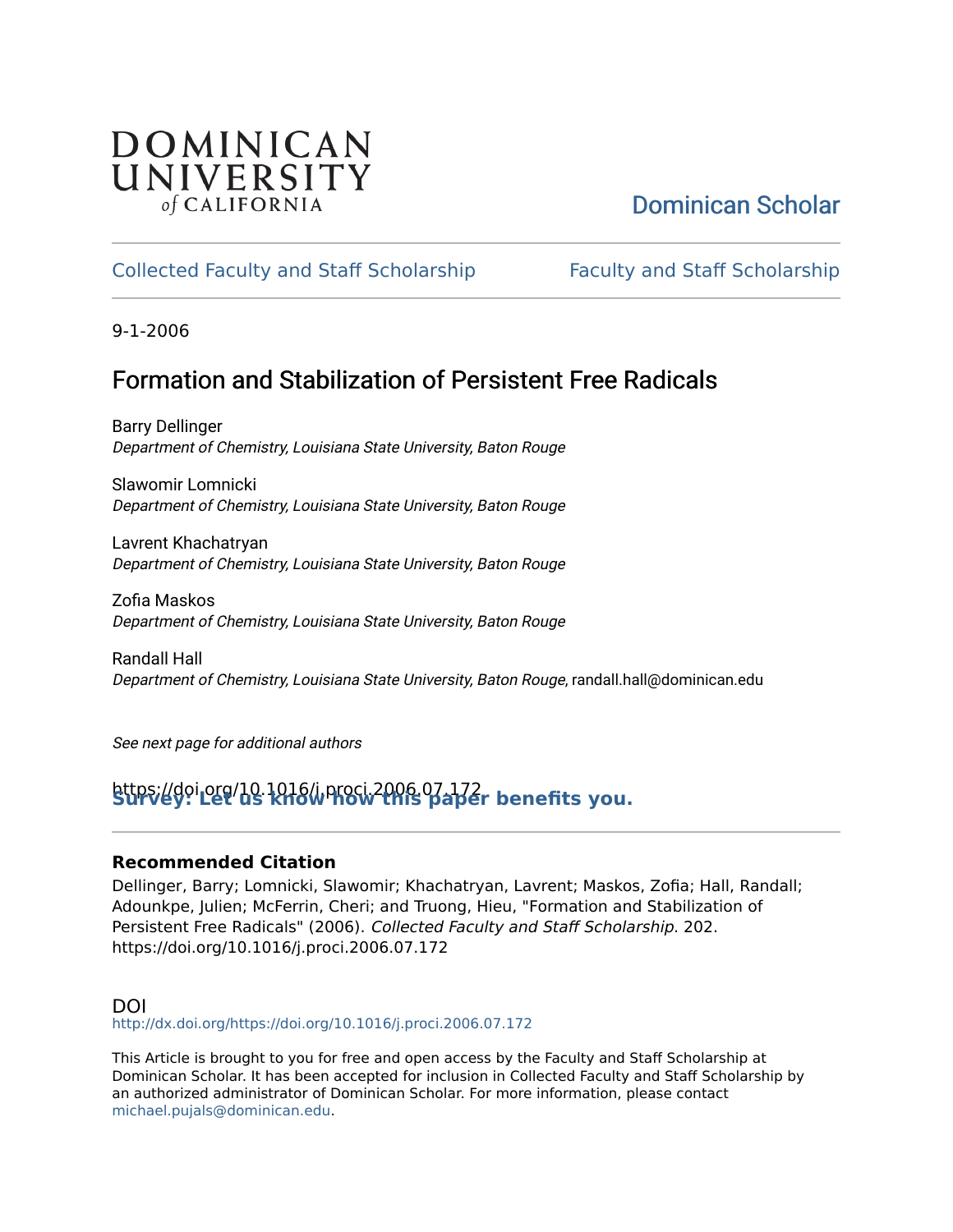# **Authors**

Barry Dellinger, Slawomir Lomnicki, Lavrent Khachatryan, Zofia Maskos, Randall Hall, Julien Adounkpe, Cheri McFerrin, and Hieu Truong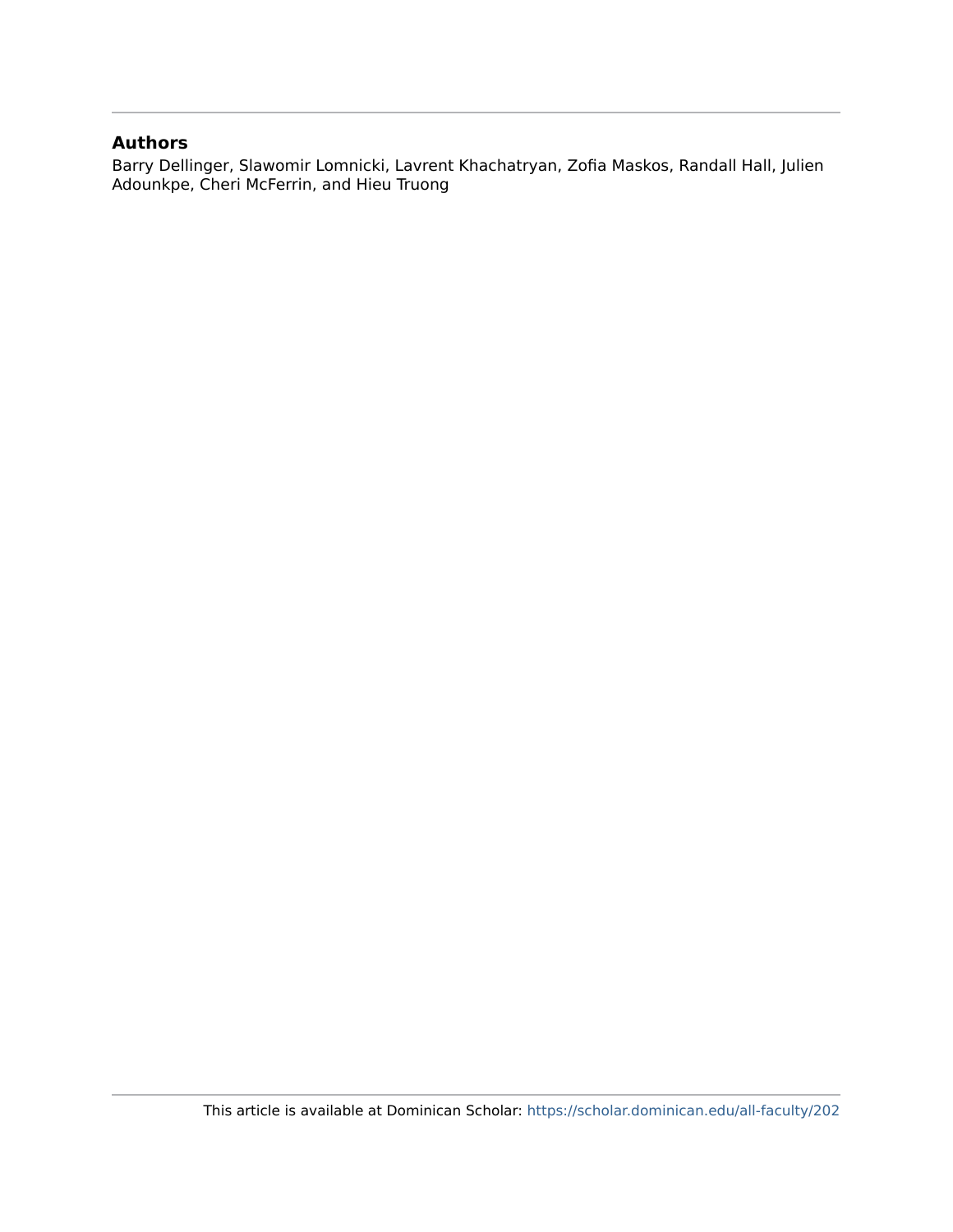

# NIH Public Access

**Author Manuscript**

*Proc Combust Inst*. Author manuscript; available in PMC 2015 January 15.

# Published in final edited form as:

*Proc Combust Inst*. 2007 January ; 31(1): 521–528. doi:10.1016/j.proci.2006.07.172.

# **Formation and stabilization of persistent free radicals**

# **Barry Dellinger**\* , **Slawomir Lomnicki**, **Lavrent Khachatryan**, **Zofia Maskos**, **Randall W. Hall**, **Julien Adounkpe**, **Cheri McFerrin**, and **Hieu Truong**

Department of Chemistry, Louisiana State University, 413 Choppin Hall, Baton Rouge, LA 70803, USA

# **Abstract**

We demonstrate that stable and relatively unreactive "environmentally persistent free radicals (PFRs)" can be readily formed in the post-flame and cool-zone regions of combustion systems and other thermal processes. These resonance-stabilized radicals, including semiquinones, phenoxyls, and cyclopentadienyls, can be formed by the thermal decomposition of molecular precursors including catechols, hydroquinones and phenols. Association with the surfaces of fine particles imparts additional stabilization to these radicals such that they can persist almost indefinitely in the environment. A mechanism of chemisorption and electron transfer from the molecular adsorbate to a redox-active transition metal or other receptor is shown through experiment, and supported by molecular orbital calculations, to result in PFR formation. Both oxygen-centered and carbon-centered PFRs are possible that can significantly affect their environmental and biological reactivity.

#### **Keywords**

Semiquinone radical; Phenoxyl radical; Cyclopentadienyl radical; Particulate matter

# **1. Introduction**

With publication of epidemiological data in 1990 that linked exposure to airborne fine particles (PM2.5) and cardiopulmonary diseases, the impact of exposure to PM2.5 on human health has become a major environmental issue [1,2]. Rather nebulous physical factors such as particle size and surface area have been identified as significant factors in health risk [3]. Acidity, sulfates, peroxides, and reactive metals have been proposed as the causative agents [3]. The variation in organic composition, presence of black carbon (soot), and the role of biological material have also been the subject of study as causative agents [4]. These factors are largely concerned with the presence of stable atomic, molecular, or macromolecular species in fine particles. However, we and other researchers have recently generated evidence that airborne fine particles and combustion- generated particles contain environmentally persistent free radicals (PFRs) that have the potential to induce oxidative stress and a variety of illnesses in exposed populations [5–8].

<sup>© 2006</sup> The Combustion Institute. Published by Elsevier Inc. All rights reserved.

<sup>\*</sup>Corresponding author. Fax: +1 225 578 3458. barryd@lsu.edu (B. Dellinger).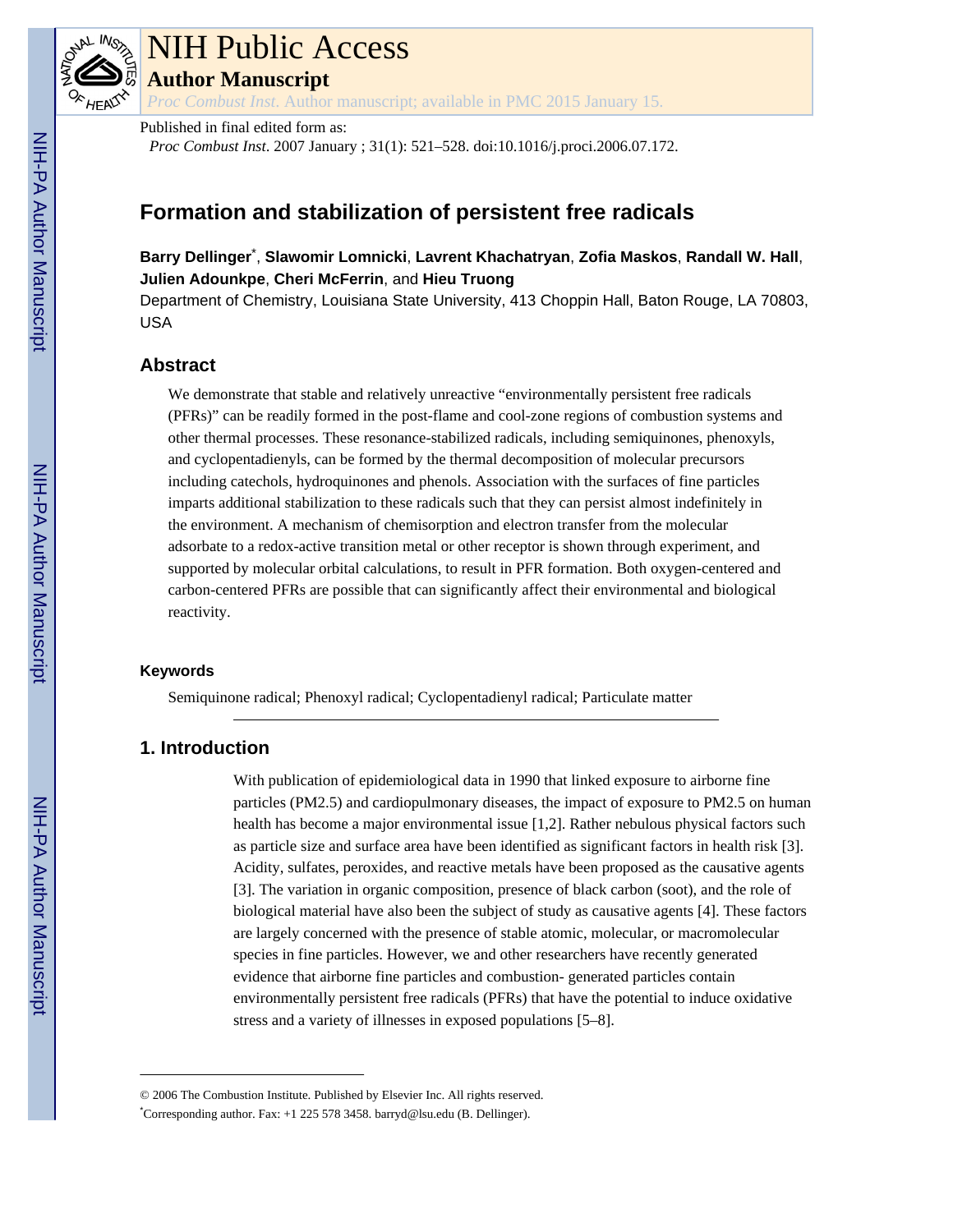It is well documented that free radicals with unpaired electrons can exist under special circumstances and can be detected by various analytical techniques including electron paramagnetic resonance spectroscopy (EPR). Small radicals, such as hydroxyl are very stable (viz. do not decompose), but are highly reactive (viz. react with other radicals or molecules). Small organic radicals, such as phenyl, vinyl, or methyl, are somewhat less reactive but are also less stable [9]. Recently, it has been realized that resonance stabilized radicals, such as cyclopentadienyl, propargyl, and phenoxyl are not highly reactive with molecular species, including oxygen, and can undergo radical– radical recombination reactions to form polychlorinated dibenzo-*p*-dioxins and dibenzofurans (PCDD/F), PAH and possibly soot at moderately high temperatures in the post-flame and cool-zone region of combustion and thermal processes [10,11]. Less well known are semiquinone radicals that are resonance stabilized, already partially oxidized, and are sufficiently non-reactive that they can exist for seconds in air or oxygenated solutions (cf. Fig. 1) [12].

Semiquinone radicals exist in cigarette smoke, and some of the health impacts of smoking have been attributed to oxidative stress induced by redox-cycles that produce biologically damaging reactive oxygen species (ROS) such as peroxide, superoxide, and hydroxyl radical. The observation of semiquinone radicals in cigarette smoke suggests that these radicals may also be present in the effluent from a variety of combustion sources, including biomass fuels, fossil fuels, and hazardous materials where chlorine may further stabilize these radicals. Particularly intriguing is evidence that the association of radicals with the surface of some particulate matter can further stabilize the radicals to the point that they are persistent in the atmospheric environment and may be transported over considerable atmospheric distances [13]. We have previously obtained EPR spectra of samples of various combustion-generated fly-ashes (primarily inorganic silica/alumina), soots (primarily black carbon), and airborne fine particles (PM2.5) [5,14]. The EPR spectra were broad and featureless indicating the presence of multiple radicals or strong matrix interactions. However, these analyses indicate that each sample contains free radicals in concentrations of  $10^{16}$ – $10^{17}$  spins/g which is comparable to that found in cigarette smoke [14].

This manuscript addresses the potential for formation of semiquinone-type PFRs (of the general structure: ■O-phenyl-OH) from likely hydrocarbon and chlorinated hydrocarbons molecular precursors: hydroquinone (*p*-dihydroxybenzene), catechol (*o*-dihydroxybenzene), phenol, 2-chlorophenol, chlorobenzene, and 1,2-dichlorobenzene. It expands on previous studies in our laboratory through reporting of matrix isolation spectra of cyclopentadienyl radical and other potential PFRs; density functional theory (DFT) calculations of stabilities, reactivities, and valence electron densities of potential PFRs; and providing additional data and detailed interpretation of EPR spectra of PFRs on surrogate CuO/silica particles.

## **2. Experimental description**

The experiments were designed to provide a laboratory simulation of the post-flame, thermal and down-stream, cool-zones of a generic combustion system. The thermal zone may form radicals and other pollutants via gas-phase reactions (600–1200 °C). In the cool-zone, lower temperatures (100–600 °C) result in condensation of chemicals on the surfaces of particles that can catalyze additional pollutant and radical formation.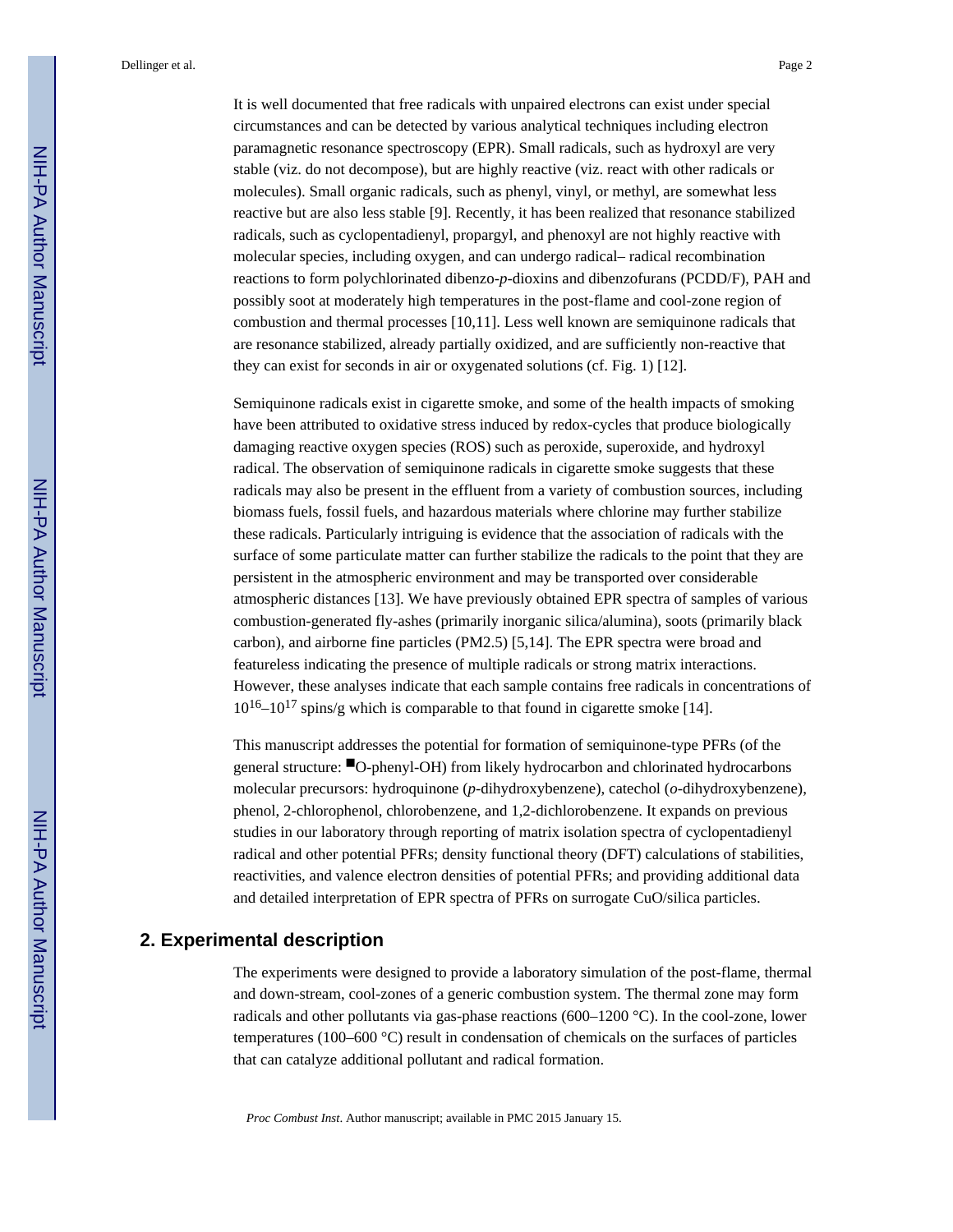Low Temperature Matrix Isolation EPR (LTMI-EPR) was used for detection, and characterization of trace quantities of radicals produced at high temperature in gas-phase reactions. Experiments were carried out by loading hydroquinone (HQ), catechol (CT), or phenol (Ph) (>99.5% pure) into a Pyrex vaporizer maintained at 50 °C and a total pressure of carrier gas (CO<sub>2</sub> or N<sub>2</sub>) in the range of  $\sim$ 0.1–0.3 torr. The vaporized sample was passed through a tubular-flow quartz reactor (i.d.  $= 12$  mm, length  $= 40$  mm) at a feed rate of  $\sim 10^{-3}$ – $10^{-2}$  mmol/min. The gas-phase residence time was  $\sim 10$  ms and the reaction temperature was varied between 400 and 800 °C. Radical accumulation times ranged from 10 to 15 min. Pyrolysis products were condensed onto the cold finger of the Dewar placed in the EPR cavity and cooled by liquid nitrogen. Carbon dioxide (or other gases that can be used to generate an appropriate matrix) was introduced as a post-pyrolysis, side stream or as a main carrier gas into pyrolysis zone.

*Ab initio* calculations were performed using the Gaussian 03 suite of programs installed on computational facilities at the LSU. We compared B3LYP/6-31G(d,p), BHandHLYP/ 6-31G(d,p), and QCISD(T)/6-31G(d,p)//B3LYP/6-31G(d,p) for selected reactions (see Table 1) and found that all three methods gave the same relative ordering of activation energies and then, for computational efficiency, chose to use both the B3LYP and BH and HLYP for all our calculations. The energies were unscaled and zero-point corrected. Transition states were located by performing relaxed potential energy surface scans followed by implementation of a Synchronous Transit-guided Quasi-Newton (STQN) method.

Surface stabilized radicals were synthesized *in vacuo* by dosing surrogate particles of 5%CuO on silica with vapors of phenol, 2-chlorophenol, chlorobenzene, and 1,2 dichlorobenzene, catechol and hydroquinone at < 10 torr over a temperature range of 150– 350 °C. The CuO/silica particles represent a surrogate for combustion-generated flyash that contain catalytically active transition metals. Other metals, such as iron and nickel, may also be catalytically active. After chemisorption, the samples were evacuated to  $1 \times 10^{-2}$  torr and the EPR spectrum were obtained using a Bruker EMX Spectrometer.

# **3. Results and discussion**

At the outset of this work, it was not clear which molecular precursors could form PFRs and just how stable the PFRs would be under various combustion conditions. For example, a PFR might form readily from thermal degradation of a precursor; but it could be readily oxidized by reaction with molecular oxygen (which is the principal fate of most organic radicals) or the radical might simply decompose. However, association of the radical with a particle in the cool-zone of a combustor might stabilize the radical and prevent oxidation. By being associated – with and stabilized on a fine particle, an additional route of human exposure and health impacts is created.

We examined the propensity for formation of PFRs via purely gas-phase, thermal reactions using matrix isolation techniques to trap the free radicals for analyses by EPR. We assessed the intrinsic gas-phase stability of these radicals via DFT calculation techniques. We determined whether they can be formed and stabilized by particles by dosing various radical precursors on fly-ash surrogates under cool-zone conditions.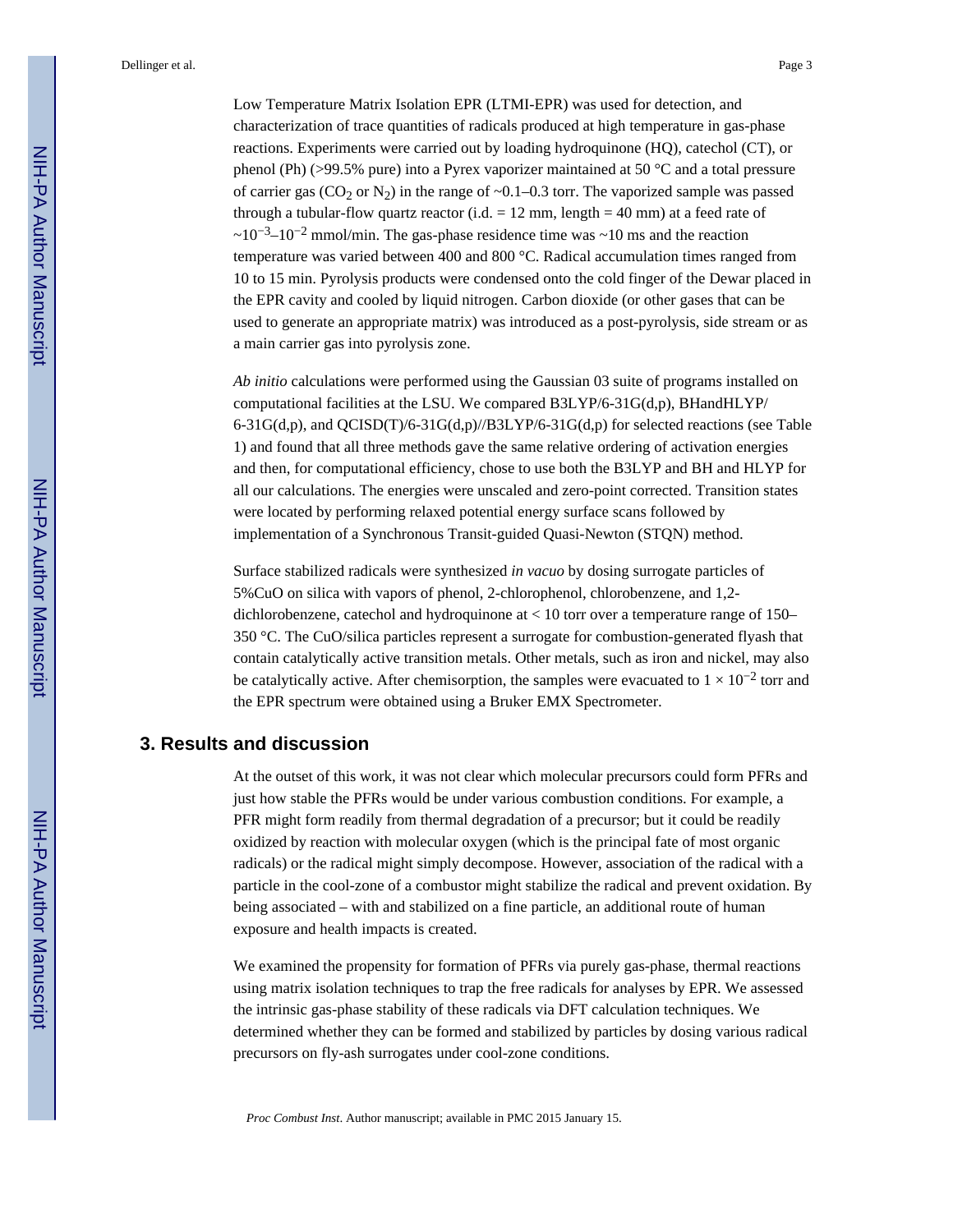#### **3.1. Matrix isolation studies of free radicals**

Although it is likely that there are many unrecognized sources and precursors of PFRs in the environment, diesel exhaust particulate, wood smoke, and cigarette smoke are documented sources of hydroquinones and catechols [15,16]. These classes of molecules can decompose via hydrogen atom loss to form semiquinone radicals (cf. Fig. 1). However, hydroquinones and catechols can decompose at elevated temperatures in combustion systems to form other resonance stabilized radicals such as phenoxyl, cyclopentadienyl, and hydroxycyclopentadienyl as also depicted in Fig. 1.

We pyrolyzed hydroquinone, catechol, and phenol over the temperature range of 300– 750 °C and cryogenically trapped the products at 77 K in EPR tubes. EPR spectra were broad and featureless unless carbon dioxide was used as an isolation matrix. As the pyrolysis temperature was raised, the EPR spectra gradually simplified and resolved (cf. Fig. 2). Annealing of the matrix by raising the temperature of the cold finger and re-cooling to 77 K resulted in apparent annihilation of more reactive radicals and sharpening of the spectra. Based on comparison to the literature and calculated EPR spectra, the annealed EPR spectrum resulting from pyrolysis at 750 °C was identified as that of cyclopentadienyl radical. Virtually identical spectra were obtained from pyrolysis of hydroquinone and phenol, further supporting the identification of the radical observed at 750 °C as cyclopentadienyl radical formed by the left-hand pathway in Fig. 1.

Although only the resonance-stabilized, cyclopentadienyl radical was clearly identifiable at elevated temperatures, the broader spectrum observed at low field strengths may be the anticipated semiquinone and/or phenoxyl radical. Potential superposition of the spectra of these, and possibly other, radicals makes conclusive identification difficult and additional work is necessary to identify conditions where a single radical is formed that would allow conclusive EPR identification.

The direct observation of cyclopentadienyl radical from pyrolysis of hydroquinone, catechol, and phenol suggests it may also be a PFR in combustion and thermal systems. While semiquinone and phenoxyl radical would be expected to be resistant to oxidation, it is likely that they would thermally decompose above 700 °C. In contrast, cyclopentadienyl is more resistant to thermal decomposition and can survive under the pyrolytic conditions of these experiments. Under oxidative conditions, cyclopentadienyl radical may be more susceptible to oxidation than semiquinone and phenoxyl radicals and, therefore, less persistent.

It is important to note that hydroquinone/catechols can be considered as surrogates for other, more complex oxy-PAH emitted from combustion systems that may also lead to formation of semiquinone- type PFRs.

#### **3.2. Calculation of PFR stabilities and reactivities**

Organic radicals may be consumed by unimolecular decomposition at elevated temperatures or by chemical reaction, primarily with high-concentration molecular species, at all temperatures. In the case of semiquinone radicals of hydroquinone and catechol as well as phenoxyl radical, the principal route of decomposition is expected to be expulsion of carbon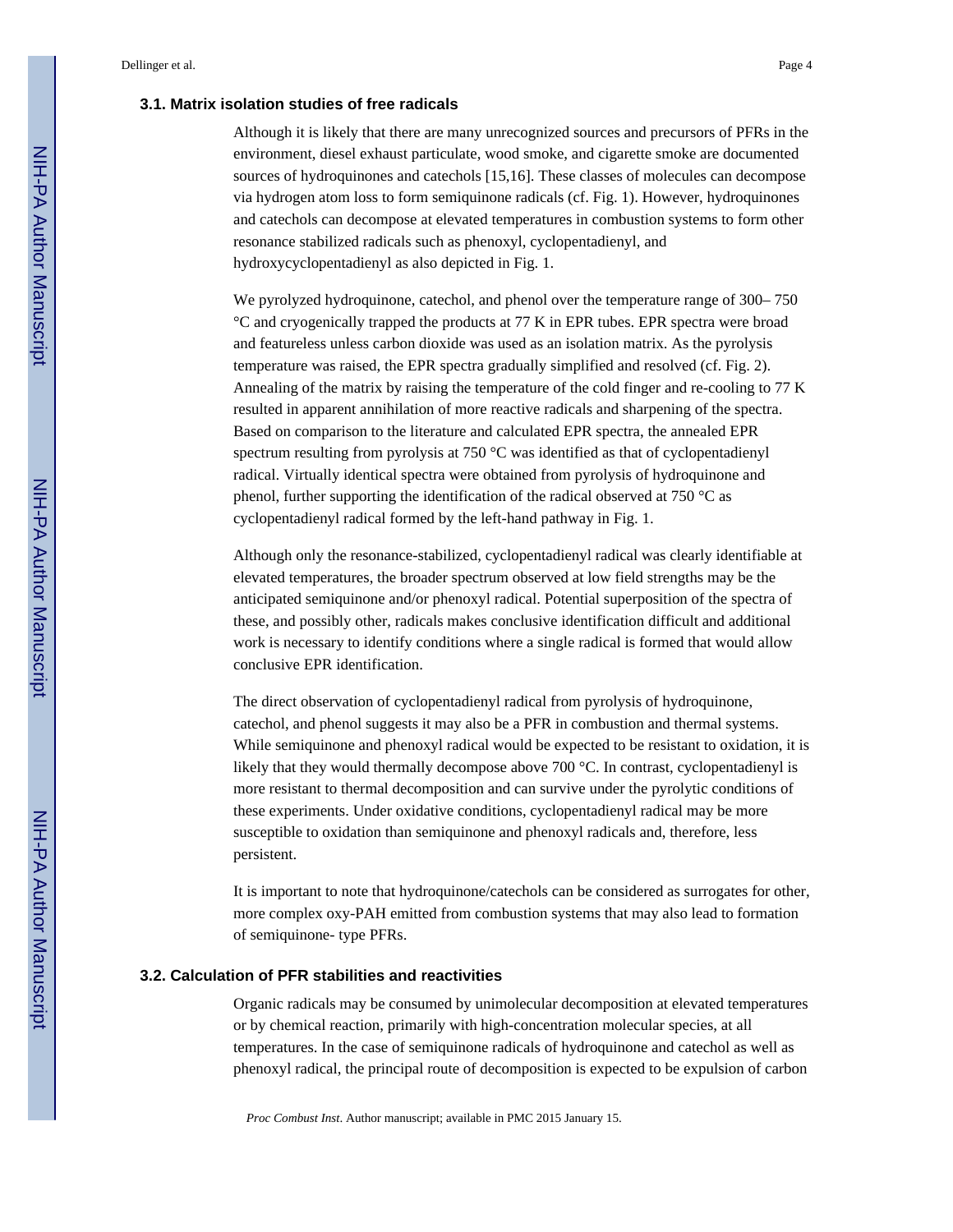monoxide [17] In air, the primary reaction pathway of radicals is with molecular oxygen to form the corresponding peroxide (cf. Fig. 3) [18].

The activation energies and reaction energies (latter not shown) for the: (a) formation of these radicals from the unimolecular decomposition of the molecular precursors, (b) decomposition by elimination of carbon monoxide, and c) addition of oxygen are depicted in Fig. 3 as calculated using a BHandHLYP/6-31G(d,p) basis set using the Gaussian 03 suite of programs.

The numbers given over each arrow are the activation energies of these processes in kcal/ mol. The calculation indicates that the *ortho-*semiquinone radical is slightly easier to form and slightly more resistant to decomposition or oxidation than *para*-semiquinone radical. The results also suggest that phenoxyl is slightly more difficult to form than semiquinone radicals and is slightly less resistant to decomposition than semiquinone radicals. The calculations indicate that the reaction of phenoxyl radical with oxygen has an activation energy comparable to that of semiquinone radicals.

Free energy calculations indicate that the reaction of molecular oxygen with phenoxyl or semiquinone radicals is highly endothermic suggesting that no reaction occurs. This is in contrast to the reaction of other organic radicals with molecular oxygen which are highly exothermic, and these oxidation reactions are the principal sink for organic radicals in the environment [19,20].

Figure 4 depicts calculated Bader valence electron densities for *ortho*-semiquinone, *para*semiquinone, phenoxyl, and phenyl radicals. These calculations were performed because it was felt that the reactivity of the radicals towards oxygen would be controlled by whether the unpaired electron was largely located on a carbon or oxygen atom. If the electron were located on a carbon center, then reaction with oxygen would result in a peroxide whereas reaction with an oxygen-centered site would result in a much less stable ozonide. Thus, carbon-centered radicals are expected be more reactive than oxygen-centered radicals. As one can see from the table, there is no difference between *o*-semiquinone and *p*-semiquinone while phenoxyl is slightly more carbon centered. (Phenyl, which has no oxygen, is of course primarily carbon centered.) These results suggest that phenoxyl may not be more reactive towards oxygen than semiquinone radicals. It is also consistent with experimental results in the literature that indicate molecular oxygen reacts with phenyl  $10^5 \text{ cm}^3/\text{molecule-s}$  faster than with phenoxyl at low temperatures [21,22].

In principal, the *g*-values of EPR spectra can be used to determine whether a radical is carbon-centered or oxygen-centered. As a general guide, the closer the unpaired electron is to an oxygen atom, the greater the *g*-value: for carbon- centered radicals *g*-values are <2.003 (i.e., for graphitic carbon,  $g = 2.0028$  [23]; for a PAH radical,  $g \sim 2.0026$  [24]). Carboncentered radicals with an adjacent oxygen atom typically have higher *g*-values in the range of 2.003–2.004) [25], while for oxygen-centered radicals *g*-values are >2.004 [26]. However, these values can be shifted by matrix interactions or other substituents (e.g., chlorine [27]). In addition, if the unpaired electron is not exclusively centered on a single atom, the EPR spectrum is broadened. The structure of a PFR can also be altered by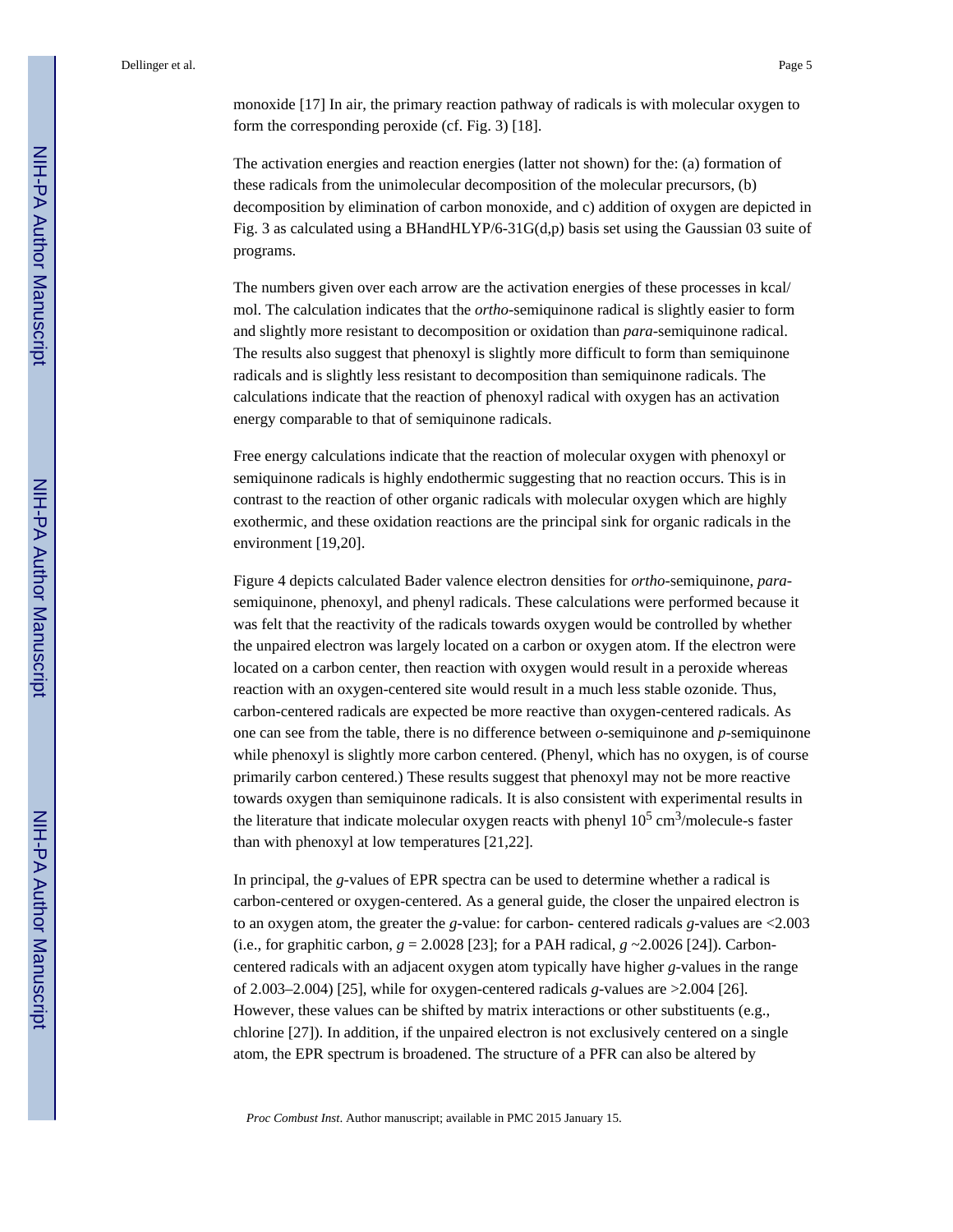interaction with a surface matrix, further shifting the EPR spectrum. These parameters are especially important in interpreting the results of the surface-mediated formation and stabilization of PFRs.

#### **3.3. Surface-induced formation and stabilization of PFRs**

Our experimental and theoretical studies indicate that resonance stabilized radicals will form and are sufficiently stable that they may undergo self-reaction in the gas-phase [28]. However, we already know that some radicals, when associated with surfaces, are stabilized and can exist, apparently, indefinitely [5].

We performed experiments in which 5% CuO on silica was used as a surrogate for combustion- generated fly-ash. Using a vacuum system and thermoelectric furnace, we dosed various possible radical precursors onto a surrogate surface at varying temperatures typical of that in the thermal and cool-zones of combustion systems [29]. The samples were then evacuated at  $10^{-3}$  torr for 1 h to remove excess and physisorbed molecules, leaving only chemisorbed species.

FTIR studies of chemisorption of substituted phenols and chlorinated benzenes confirmed that they chemisorbed on the surfaces of transition metal oxides such as copper oxide under post-flame, cool-zone conditions [30]. X-ray spectroscopic studies using XANES spectroscopy indicated that Cu(II) was reduced in the course of the chemisorption process as a result of electron transfer between the molecule and site of chemisorption [31]. This electron transfer results in the formation of an organic radical associated with the surface [13].

Figure 5 summarizes the results of the EPR studies on these same samples. The dihydroxybenzenes, hydroquinone and catechol, formed stabilized radicals as low as 50–100 °C; however, their yield did not increase significantly with increasing temperature. The *g*values remained relatively constant in the range of 2.006–2.007 as the dosing temperature was raised to 300 °C. In contrast, the chlorinated benzenes, chlorobenzene, and 1,2dichlorobenzene, did not form radicals until 150 °C, but the radical yield increased dramatically by 225 °C. Their *g*-values were very high at low temperature, 2.007–2.008, before being reduced dramatically, 2.0045–2.0055, as the temperature increased. Phenol and 2-chlorophenol exhibited different behavior. Their *g*-values were low, 2.004–2.005, at low temperature and increased slightly with increasing temperature. In contrast to the other precursors, the yield of radicals from both phenol and 2-chlorophenol was low at low temperature but still relatively high at 300 °C. Based on these data, we believe that surfaceassociated PFRs may be formed as depicted in Fig. 6.

Initial chemisorption forms a surface-bound phenoxide by elimination of HCl for the chlorinated benzenes (chlorobenzene and 1,2 dichlorobenzene) and elimination of  $H_2O$  by the hydroxylated benzenes (phenol, hydoquinone, and catechol). In the case of 2 chlorophenol, which is both chlorine- and hydroxyl- substituted, chemisorption can occur by either route. Chlorobenzene, 1,2-dichlorobenzene, and phenol exhibit temperature-activated radical formation. However, the presence of a hydroxyl group in addition to another hydroxyl of chlorine substituent reduces the rate and yield of chemisorption (hydroquinone,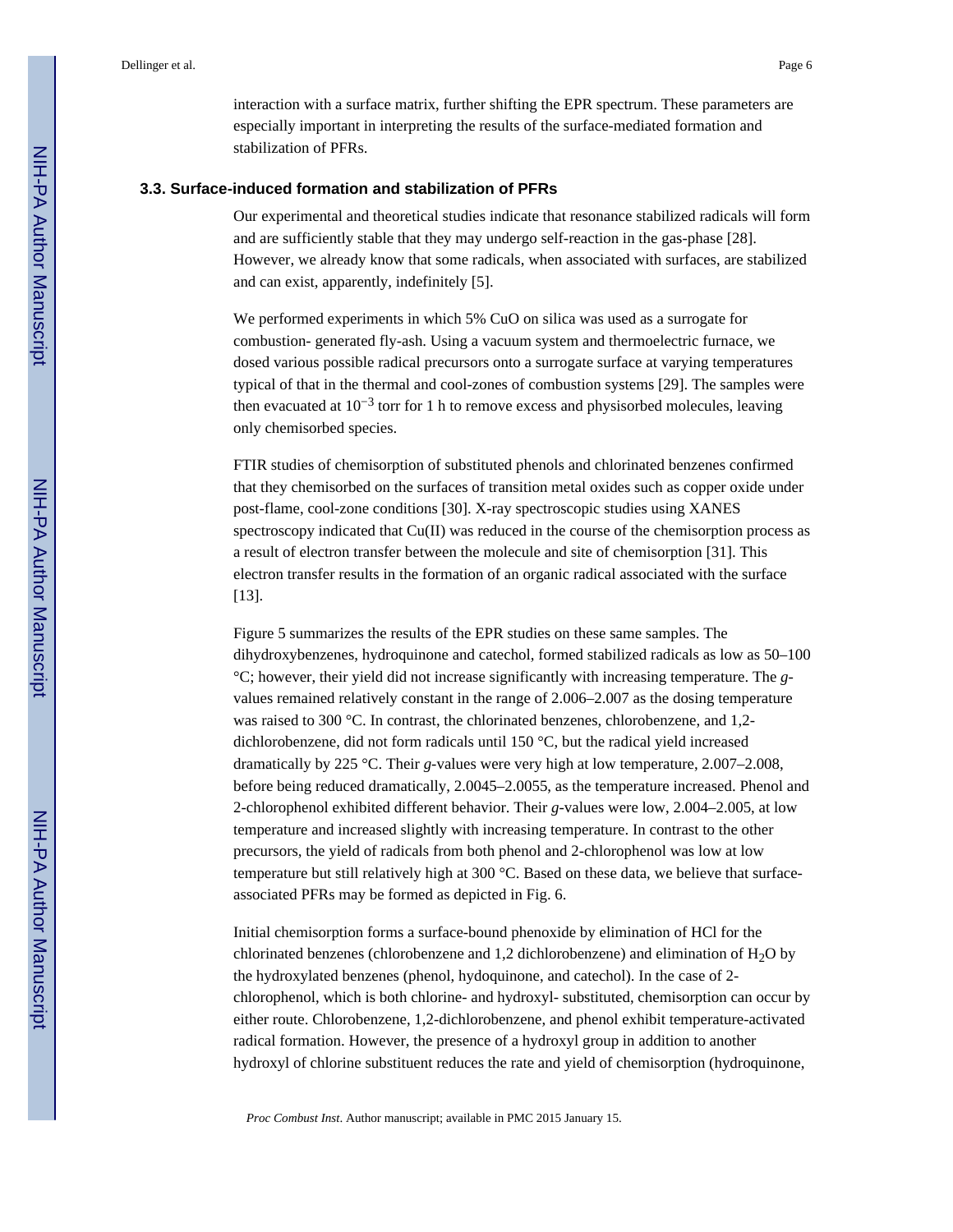catechol, and 2-chlorophenol), presumably through strong hydrogen bonding that inhibits chemisorption. Based on yields, chlorine substitution, and hence HCl elimination, favors radical formation. Following chemisorption, electron transfer and reduction of the copper forms the surface-associated radical.

The *g*-values are also related to the degree of chlorine and hydroxy substitution. The chlorine-substituted radicals have the highest *g*-values at lower temperatures. However, they are dechlorinated with increasing temperature, thus reducing the *g*-values [32]. Consequently, chlorobenzene and 1,2-dichlorobenzene have high initial *g*-values that decrease with increasing temperature; whereas, hydroquinone and catechol exhibit intermediate, but constant, *g*-values. Phenol, which chemisorbs to form an unsubstituted phenoxyl radical, has a low *g*-value. 2-Chlorophenol, that can form a hydroxy- and a chlorine-substituted radical, exhibits an intermediate *g*-value that may be the superposition of hydroxy- and chlorine- substituted radicals.

Based on the current experimental evidence, there is little doubt that PFRs exist in combustion- generated particles and airborne fine particles. However, their exact origin, nature, mechanism of stabilization, reactions, and human health impacts must be the subject of considerable additional study before we fully understand or appreciate their environmental impacts.

### **References**

- 1. Peters A, Wichmann HE, Tuch T, Heinrich J, Heyder J. Am J Respir Crit Care Med. 1997; 155(4): 1376–1383. [PubMed: 9105082]
- 2. Pope CA III, Burnett RT, Thun MJ, et al. JAMA. 2002; 287(9):1132–1141. [PubMed: 11879110]
- 3. Okeson CD, Riley MR, Fernandez A, Wendt JOL. Chemosphere. 2003; 51(10):1121–1128. [PubMed: 12718978]
- 4. Hiura TS, Li N, Kaplan R, Horwitz M, Seagrave JC, Nel AE. J Immunol. 2000; 165(5):2703–2711. [PubMed: 10946301]
- 5. Dellinger B, Pyror WA, Cueto R, Squadrito GL, Hedge V, Deutsch WA. Chem Res Toxicol. 2001; 14(10):1371–1377. [PubMed: 11599928]
- 6. Dellinger B, Pryor WA, Cueto R, Squadrito GL, Deutsch WA. The role of combustion-generated radicals in the toxicity of PM2.5. 2000
- 7. Shi T, Knaapen AM, Begerow J, Birmili W, Borm P-JA, Schins RPF. Occup Environ Med. 2003; 60(5):315–321. [PubMed: 12709515]
- 8. Li N, Sioutas C, Cho A, et al. Environ Health Perspect. 2003; 111(4):455–460. [PubMed: 12676598]
- 9. Hucknall, KJ. Chemistry of Hydrocarbon Combustion. Chapman and Hall; New York: 1985.
- 10. Mulholland JA, Lu M, Kim DH. Proc Combust Inst. 2000; 28:2593–2599.
- 11. Rappoport, Z. The Chemistry of Phenols. Willey, The Hebrew University; Jerusalem: 2003.
- 12. Pryor WA, Terauchi K, Davis WHJ. Environ Health Perspect. 1976; 16:161–175. [PubMed: 189998]
- 13. Lomnicki S, Dellinger B. J Phys Chem A. 2003; 107(22):4387–4395.
- 14. Squadrito GL, Cueto R, Dellinger B, Pryor WA. Free Radic Biol Med. 2001; 31(9):1132–1138. [PubMed: 11677046]
- 15. Squadrito GL, Cueto R, Dellinger B, Pryor WA. Free Radic Biol Med. 2001; 31(9):1132–1138. [PubMed: 11677046]
- 16. Fabian, G. Electron Spin Resonance Spectroscopy of Organic Radicals. Wiley-VCH; Weinham: 2003.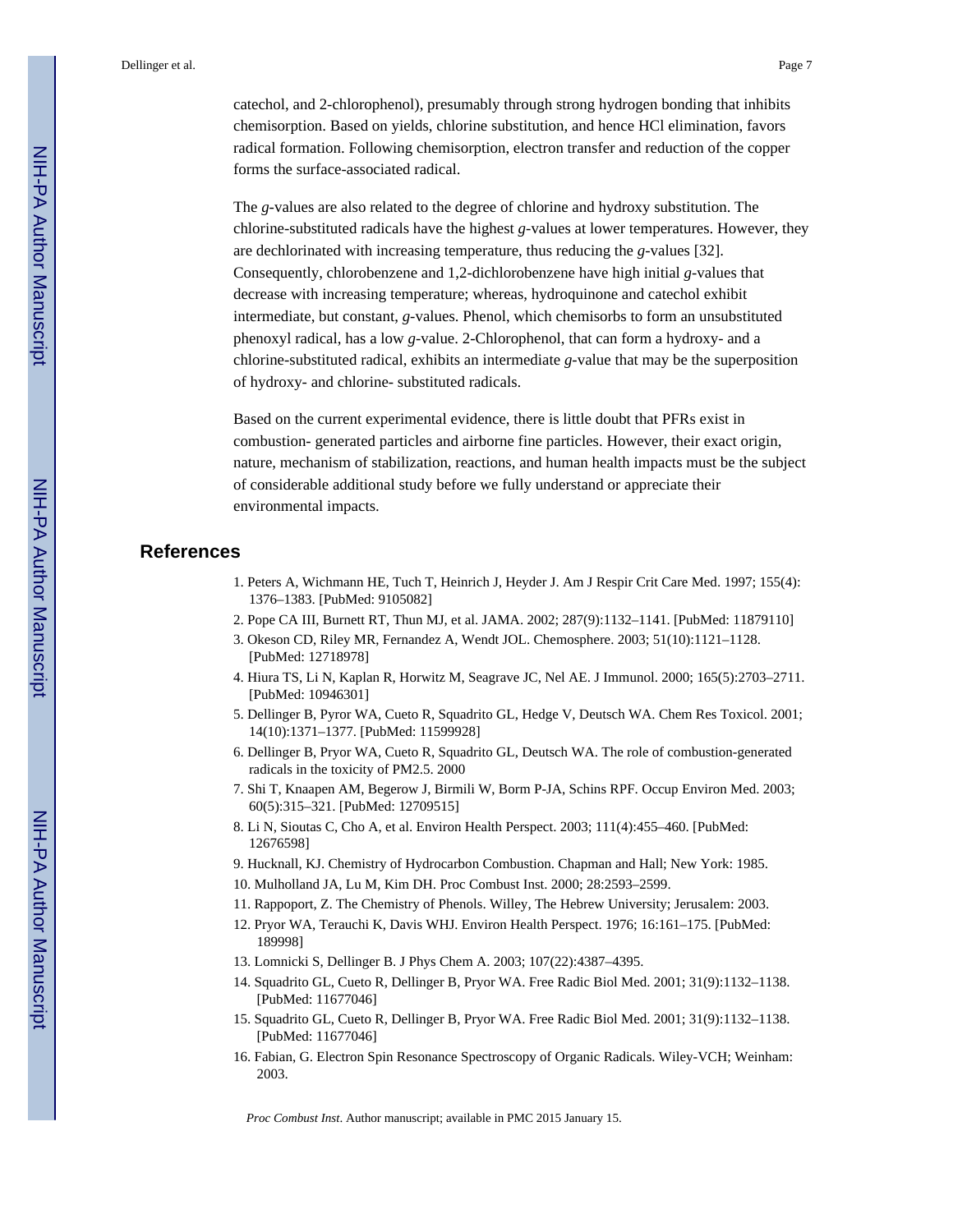- 17. Brezinsky K, Pecullan M, Glassman I. J Phys Chem A. 1998; 102(44):8614–8619.
- 18. Barckholtz CB, Fadden MJ, Hadad CM. J Phys Chem. 1999; A103:8108–8117.
- 19. Tonokura K, Norikane Y, Koshi M, et al. J Phys Chem A. 2002; 106(24):5908–5917.
- 20. Barckholtz C, Fadden MJ, Hadad CM. J Phys Chem A. 1999; 103(40):8108–8117.
- 21. Berho F, Lesclaux R. Chem Phys Lett. 1997; 279(5–6):289–296.
- 22. NIST Chemical Kinetics Database 17, G., MD. 1998
- 23. Delhaes P, Marchand A. Carbon. 1968; 6:257–266.
- 24. Szent-Györgyi A, Isenberg I, Baird SL Jr. Proc Natl Acad Sci USA. 1960; 46:1444–1449. [PubMed: 16590770]
- 25. Barclay LRC, Vinqvist MR. Free Radic Biol Med. 1994; 16:779–788. [PubMed: 8070681]
- 26. Hales BJ. J Am Chem Soc. 1975; 97(21):5993–5997.
- 27. Graf F, Loth K, Gunthard HH. Helv Chim Acta. 1977; 60(76):710–721.
- 28. Louw R, Ahonkhai SI. Chemosphere. 2002; 46(9–10):1273–1278. [PubMed: 12002450]
- 29. Dellinger B, Taylor PH. Cent Eur J Public Health. 1998; 6(2):79–87.
- 30. Alderman SL, Farquar GR, Poliakoff ED, Dellinger B. Environ Sci Technol. 2005; 39(19):7396– 7401. [PubMed: 16245807]
- 31. Farquar GR, Alderman SL, Poliakoff ED, Dellinger B. Environ Sci Technol. 2003; 37(5):931–935. [PubMed: 12666923]
- 32. Cains PW, McCausland LJ, Fernandes AR, Dyke P. Environ Sci Technol. 1997; 31:776–785.
- 33. Khachatryan L, Adounkpe J, Maskos Z, Dellinger B. Environ Sci Technol. 2006; 40:5071–5076. [PubMed: 16955909]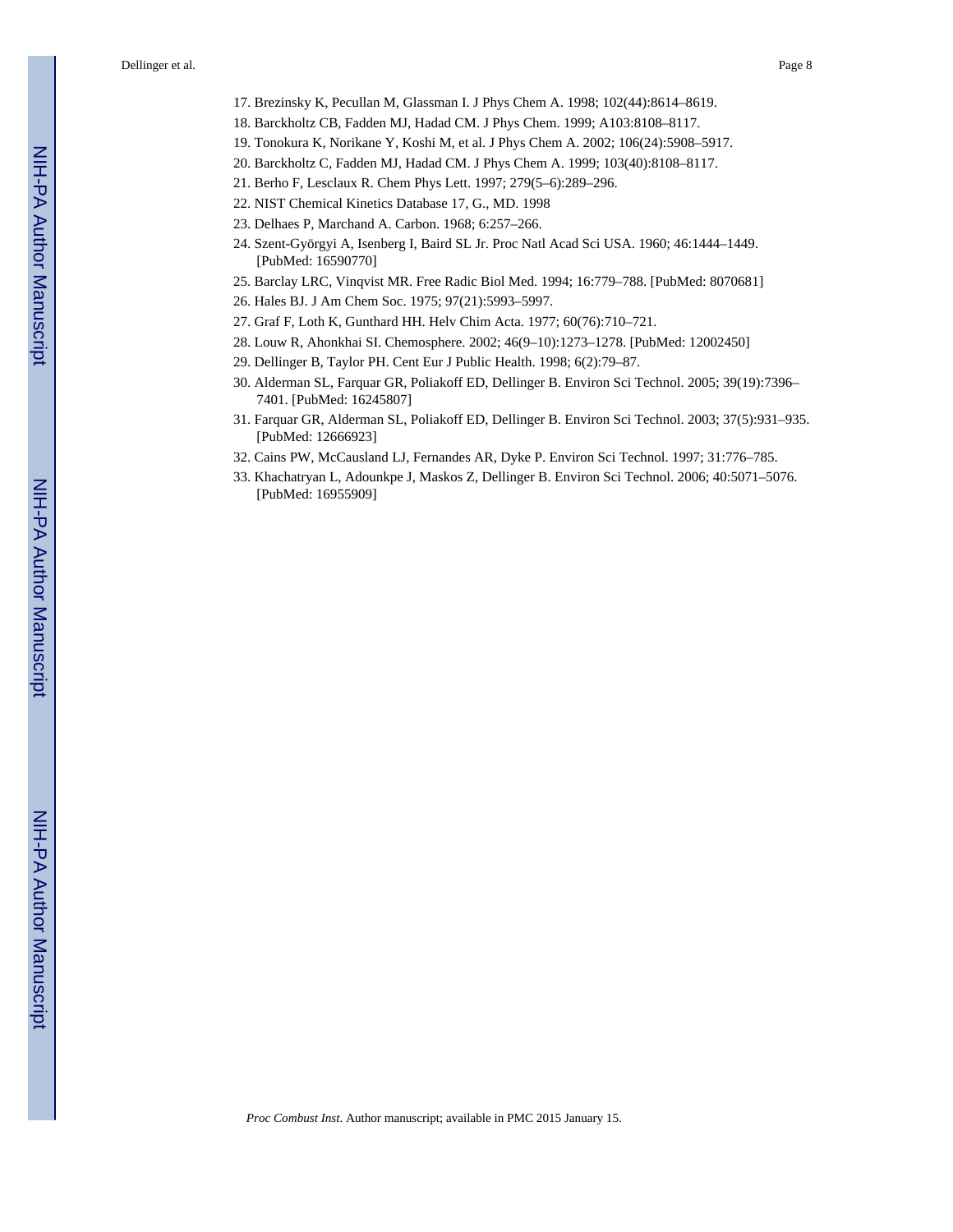

#### **Fig. 1.**

Pyrolytic decomposition pathways of hydroquinone that may result in various resonance stabilized radicals including *para*-semiquinone, phenoxyl, phenyl, hydroxycyclopentadienyl, and cyclopentadienyl as well as molecular products [33].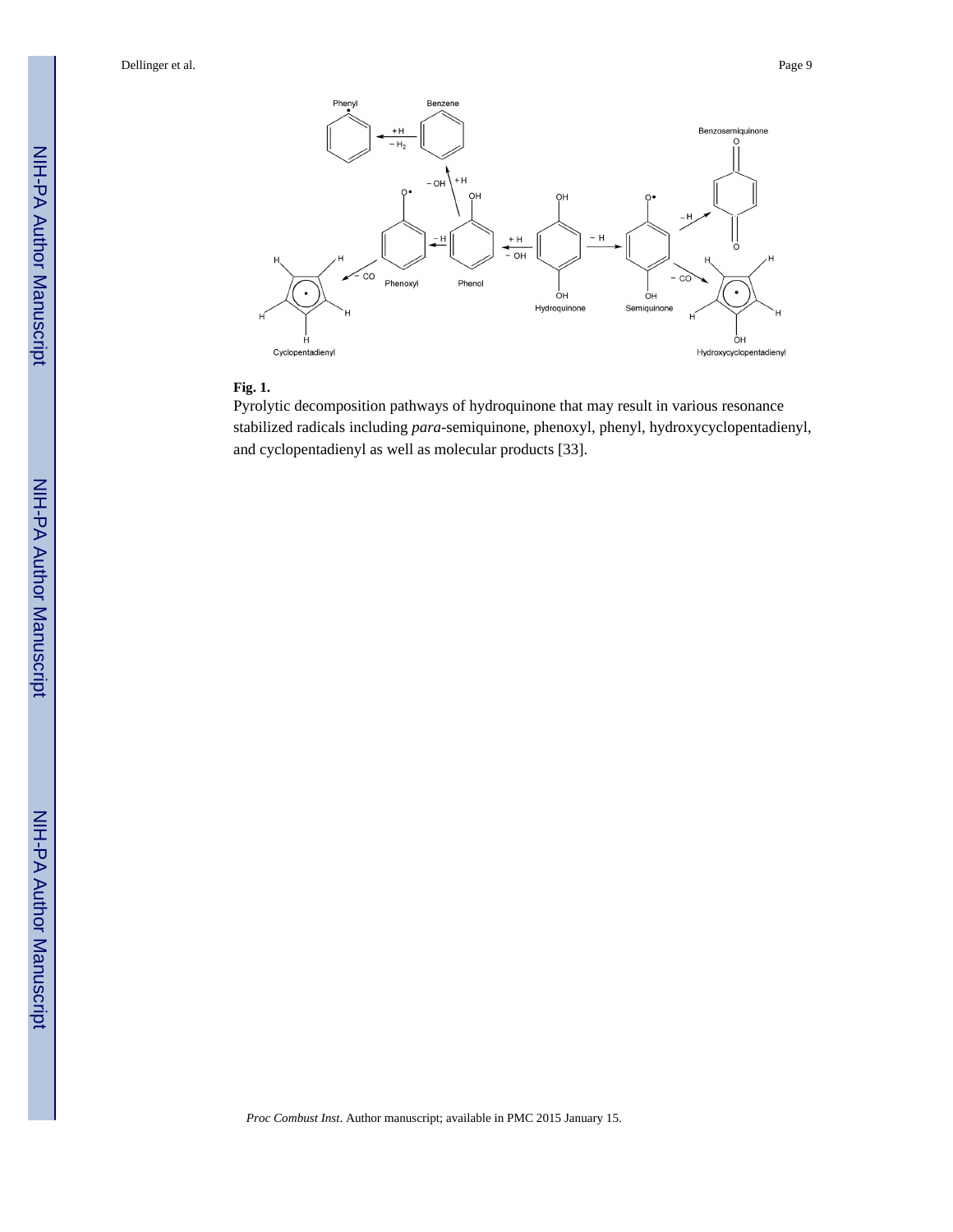

## **Fig. 2.**

EPR spectra of radicals in a carbon dioxide matrix at 77 K from the pyrolysis of hydroquinone in carbon dioxide. (a) EPR spectra resulting from pyrolysis at various temperatures yielding multiple radicals. (b) Annealing of the sample obtained from 750 °C pyrolysis results in annihilation of some radicals and sharpening of the spectrum. The annealed spectrum obtained from pyrolysis of hydroquinone at 750 °C was identified as that of cyclopentadienyl. Qualitatively similar behavior was observed for catechol and phenol. All three samples yielded multiple radicals at low temperature and cyclopentadienyl at pyrolysis temperatures equal or higher than 750 °C.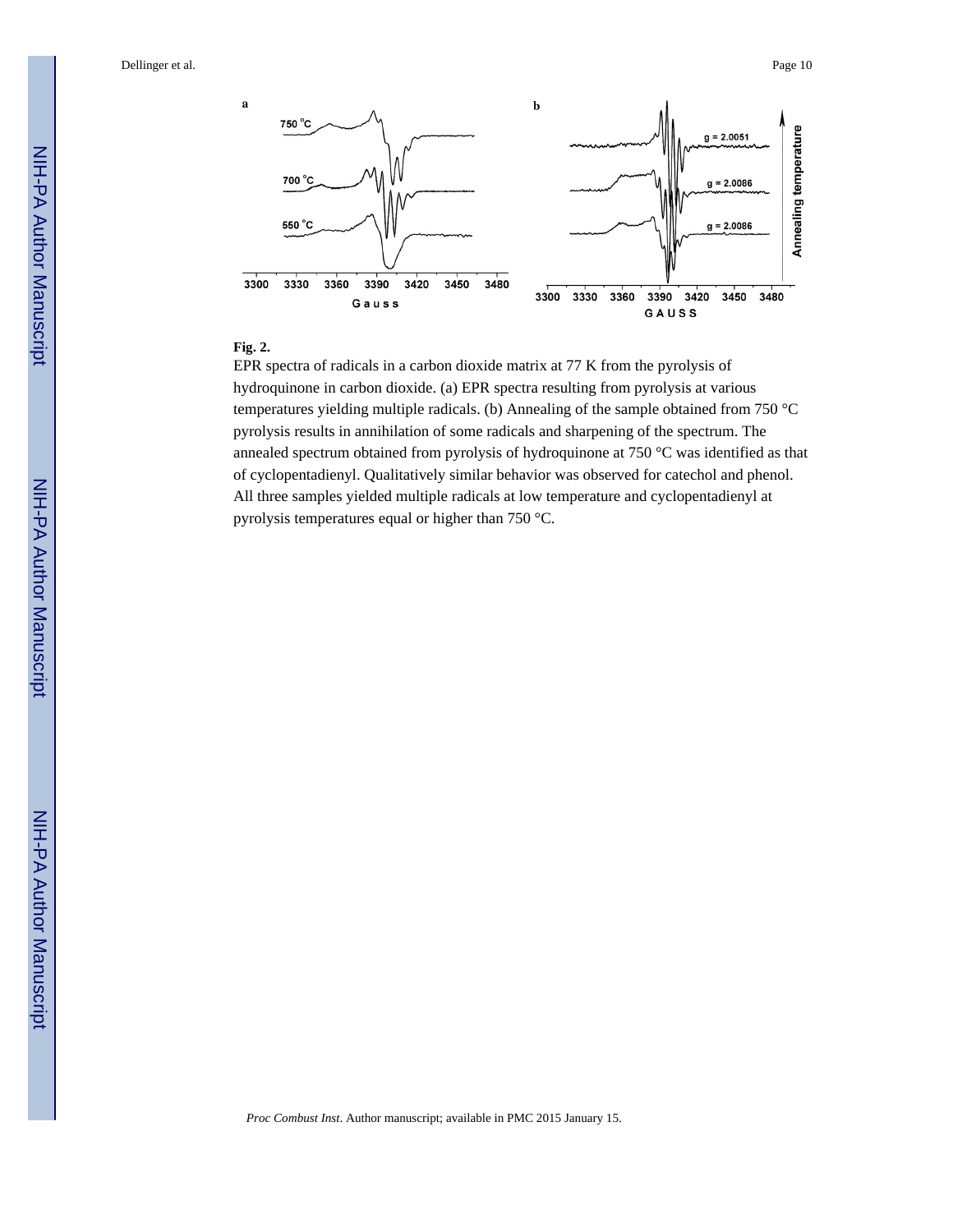

### **Fig. 3.**

Activation energies (kcal/mol) for some energetically allowed reactions of *ortho*semiquinone, *para-*semiquinone, and phenoxyl radical. Oxygen can add at the *para*- and *ortho*- positions but not the oxy radicals.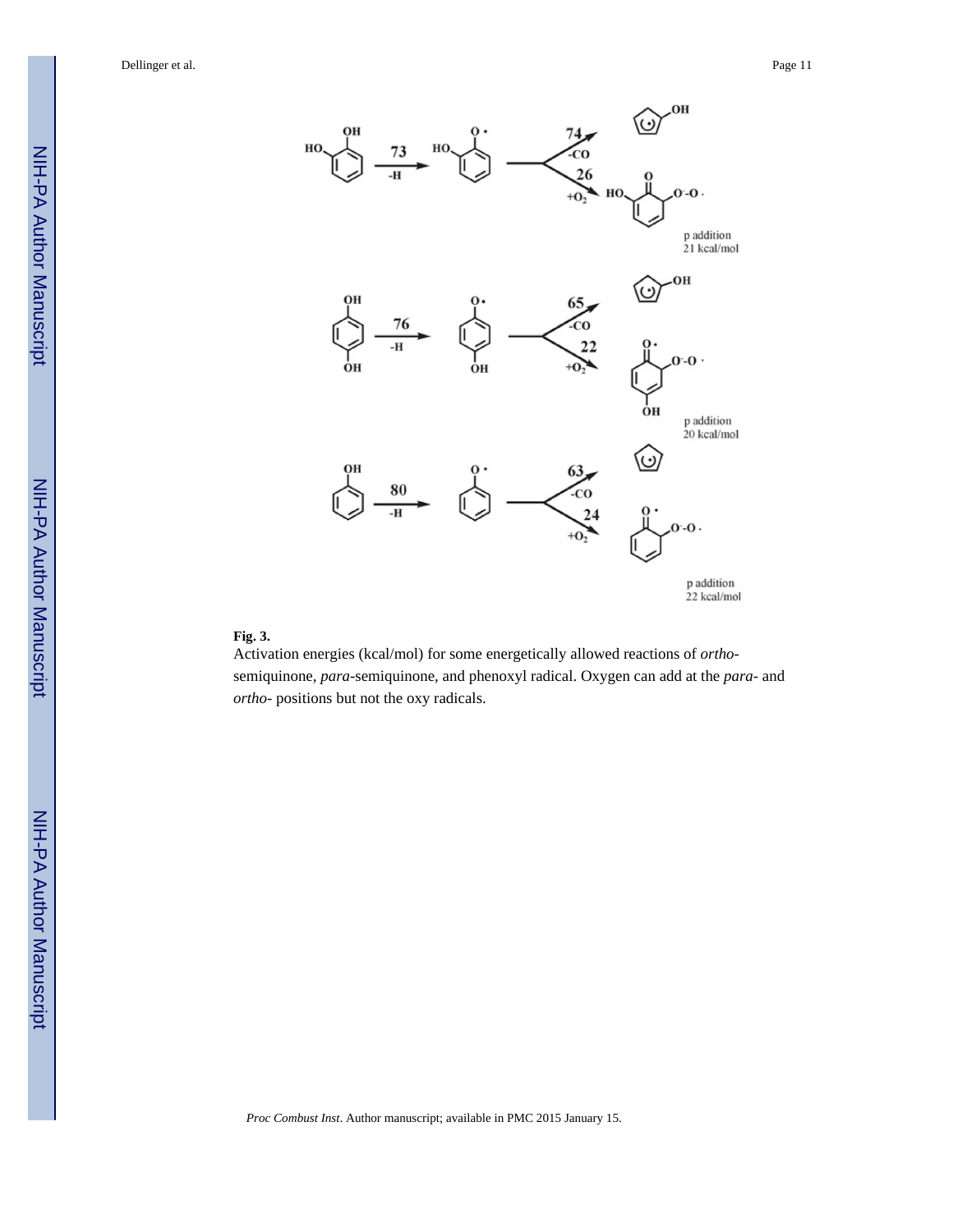| О.<br>H.<br>Н.<br>HO.<br>Н<br>$\mathbf{H}$<br>Н<br>Н<br>н | HO.<br>H<br>Н<br>Н | HO.<br>H<br>Н | H<br>OН<br>н<br>Н<br>Н |
|-----------------------------------------------------------|--------------------|---------------|------------------------|
| <b>Radical</b>                                            | $\%$ C             | $\%$ H        | $\%$ O                 |
| o-semiquinone                                             | 52                 | 11            | 37                     |
| p-semiquinone                                             | 50                 | 13            | 37                     |
| phenoxyl                                                  | 64                 | 15            | 21                     |
| phenyl                                                    | 82                 | 18            | na                     |

## **Fig. 4.**

Calculated Bader charge densities (%) for *ortho-*semiquinone (shown above), *para*semiquinone, phenoxyl, and phenyl radicals. The greater the charge density of an atom, the more likely the unpaired electron resides on that atom.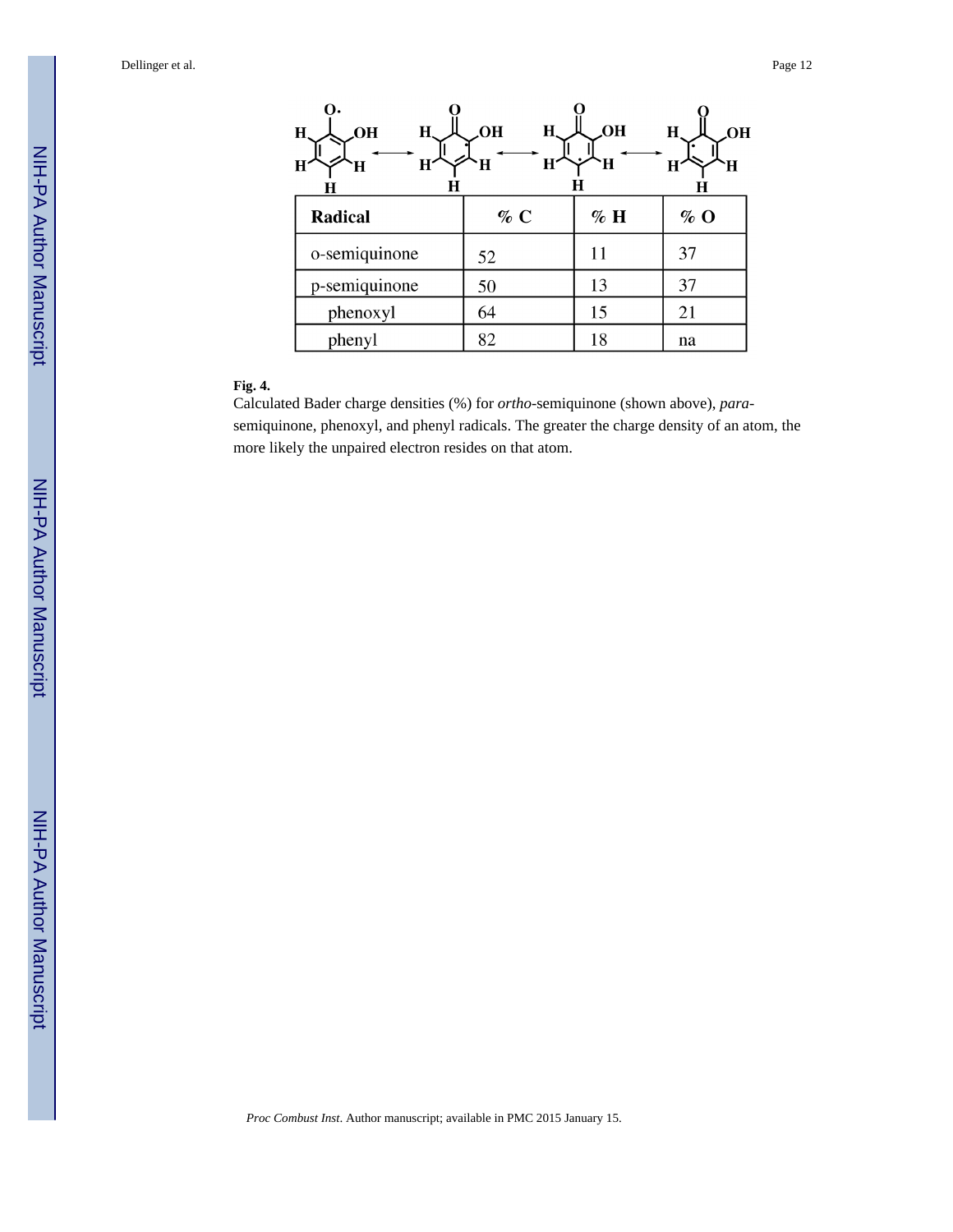

### **Fig. 5.**

Temperature dependence of EPR *g*-values (a) and relative concentrations of radicals (b) formed from chemisorption of various precursors on a CuO/silica substrate. The observed radicals clearly fall into two groups: Type (I) resonance stabilized radicals of monochlorobenzene, 1,2 dichlorobenzene, and 2-chlorophenols that form in relatively high yields with a maximum near 200 °C and exhibit very high initial *g*-values that decrease with increasing temperature; and Type (II) semiquinone radicals of hydroquinone and catechol that form in lower yields at lower temperatures with yields that increase with increasing temperature and exhibit nearly constant *g*-values as a function of adsorption temperature.